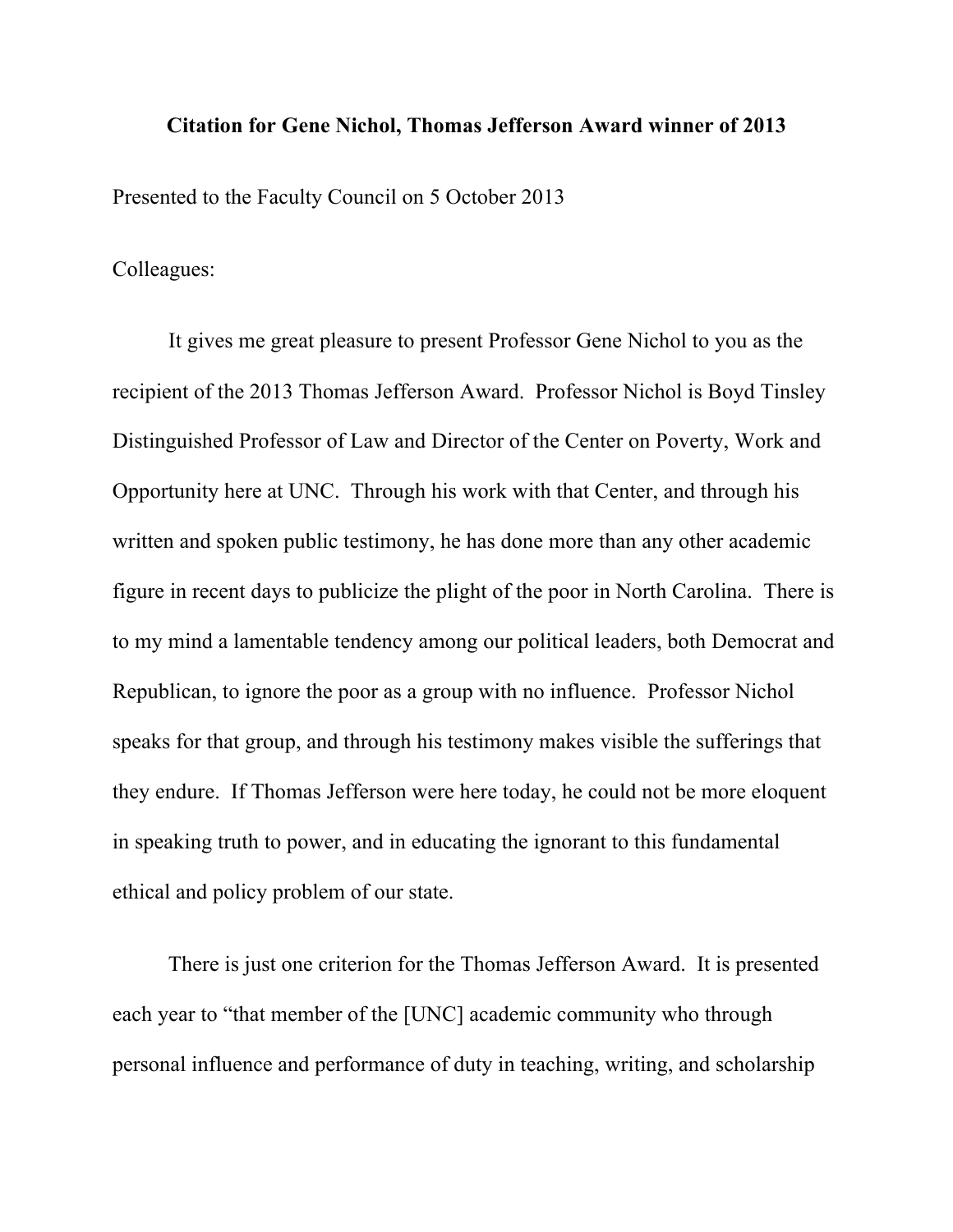has best exemplified the ideals and objectives of Thomas Jefferson." There are many facets to the Thomas Jefferson we now know: farmer, legislator, university president, author of the Declaration of Independence. The most important of these, I would argue, motivated the sentence than galvanized the signers of the Declaration: "We hold these truths to be self-evident, that all men are created equal." A sentence for the ages: simple to write, simple to affirm – and, as it turns out, simple to ignore.

As citation author, I am condemned to repeat Professor Nichol's history – but let me be brief. Early in his career as an academic he held distinguished chairs in law at the College of William and Mary and the University of Colorado; he served as Dean of the Law School at the latter. He first appeared on the UNC campus as the Burton Craige Professor and Dean of the UNC Law School in 1999. He created the Center for Civil Rights at UNC in 2001. In 2005 he accepted appointment as the 26th president of the College of William and Mary. After a remarkable turn of events in Williamsburg, he returned to UNC campus in 2008 as Boyd Tinsley Distinguished Professor of Law and Director of the Center on Poverty, Work and Opportunity. It was there, in my opinion, that he found the "home" of which Toni Morrison speaks.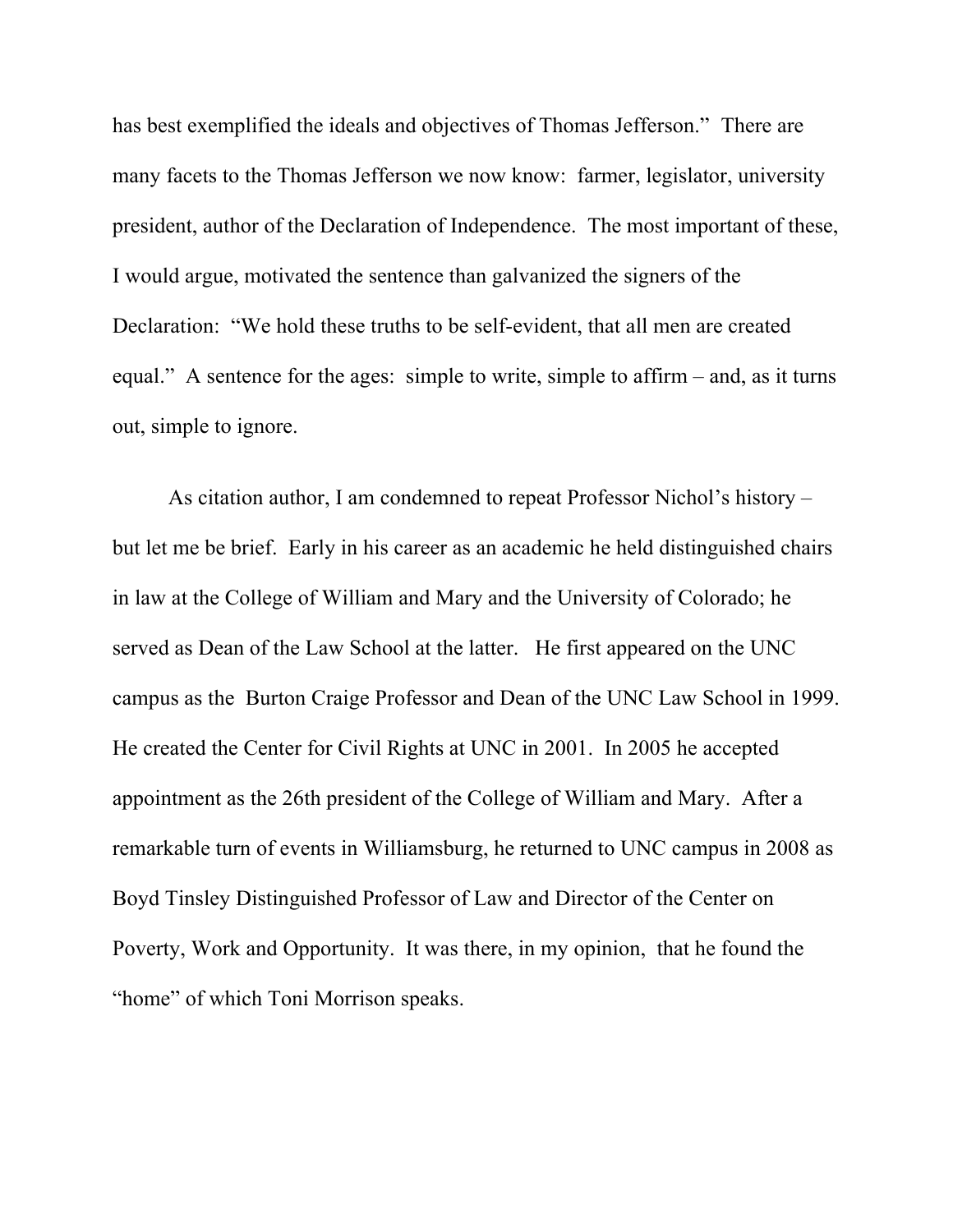The Center of Poverty, Work and Opportunity at UNC has a straightforward mission statement: it is a non-partisan, interdisciplinary institute designed to study, examine, document, and advocate for proposals, policies and services to mitigate poverty in North Carolina and the nation. While it began in 2005, and had two directors prior to Professor Nichol's arrival, it has taken on a distinctive identity since Professor Nichol took the lead. It has convened academic conferences on the causes and consequences of poverty. It has convened working groups of policy makers and academics to debate policy proposals to alleviate poverty. It has brought "the poor" to campus, so that those in the ivory tower must confront a fundamental disconnect: how can people who were created equal have become so unequal in practice?

I have been on the Board of Advisors of this Center since its inception in 2005. We have had capable administrators, and well-conceived research plans, and well-received conferences. Until Gene Nichol, though, we had not had a leader who presented our mission in such stark and coherent terms. Nor had we had anyone as relentless in pursuing our mission.

The best example of Gene Nichol's single-mindedness was his participation in the 2012 Truth and Hope Tour of Poverty. The Tour of Poverty in North Carolina was organized to put a face on the thousands of families and individuals